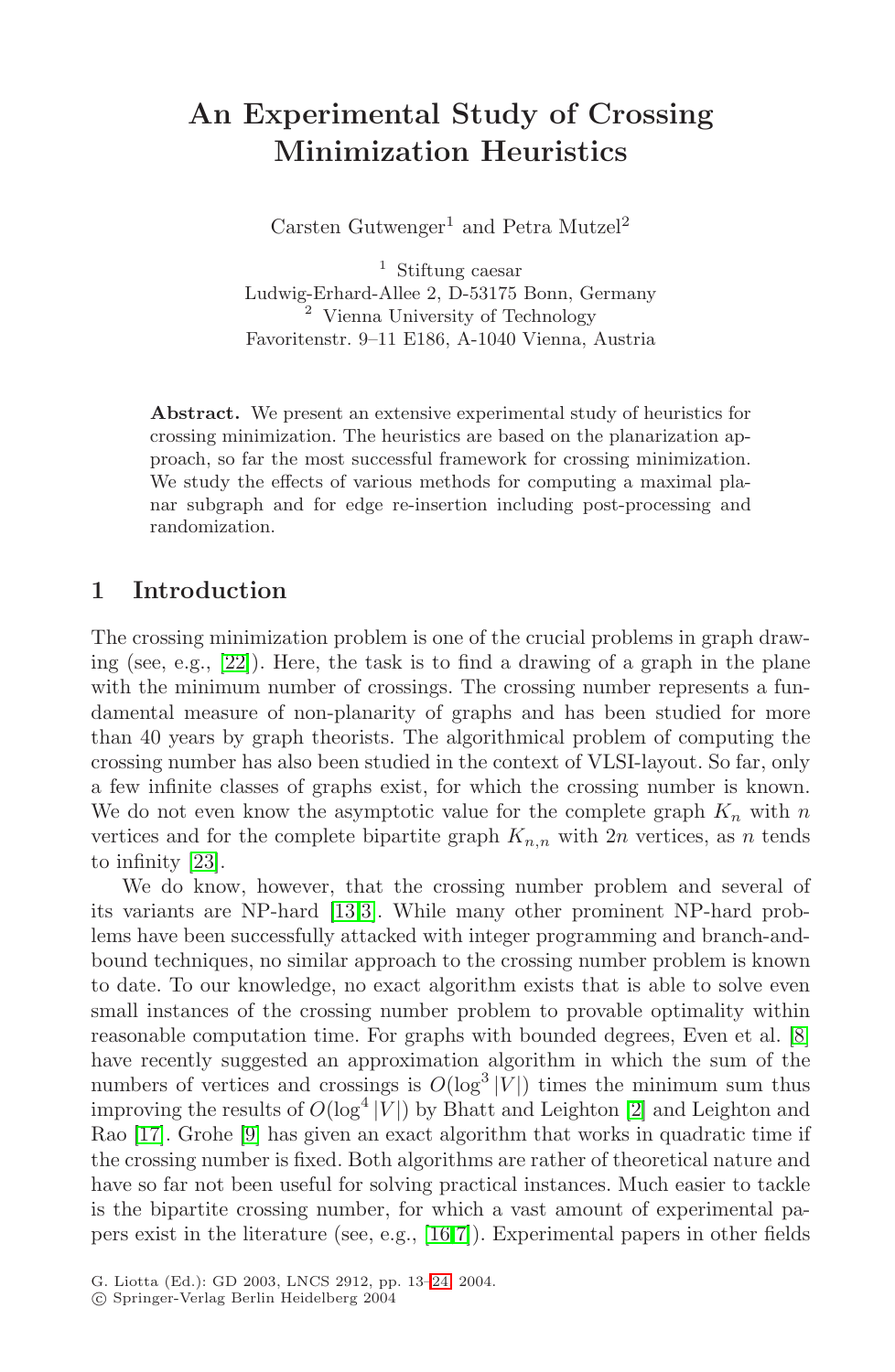include, e.g., a collection of experimental studies in graph drawing by Vismara et al.  $[24]$  and the paper by Brandenburg et al. on force-directed methods  $[4]$ .

The only experimental state-of-the-art study – to our knowledge – concerning crossings for general graphs has been published in [\[6\]](#page-11-0). It includes four different algorithms for orthogonal graph drawing on the benchmark set described above. Two of these algorithms were based on the topology-shape-metrics approach, and the others are incremental algorithms that focus on a small area and a small number of bends. The results show that the former two algorithms are superior in terms of the criteria number of crossings, number of bends, area, and edge length. E.g., the best algorithm had up to 8 times fewer crossings. Therefore, we decided to solve the crossing minimization problem heuristically using a 2-step planarization approach, which we will discuss in Section 3. There, we will also describe our strategies (some of them are new) for crossing reduction. Section [4](#page-4-0) contains a discussion of our extensive experimental results. Our paper ends with a section on conclusions (see Section [5\)](#page-9-0). Before we can start the technical part of the paper, we need to introduce some basic mathematical terms (see Section 2).

# **2 Preliminaries**

In a drawing of a graph  $G = (V, E)$  each vertex  $v \in V$  is mapped to a distinct point  $p_v$  in the plane and each edge  $(u, v) \in E$  is mapped to a closed simple curve that connects the points  $p_u$  and  $p_v$  and does not pass through the image of any other vertex. If two curves share an interior point  $p$ , we say that they cross at p. The crossing number  $cr(G)$  is the minimal number of crossings in any drawing of G. The crossing number problem is the problem of finding the crossing number for a given graph G.

The graphs that can be drawn without any edge crossings are called planar graphs. A planar drawing of a graph divides the plane into regions called faces. Every drawing defines a planar and a combinatorial embedding of the graph G. Such an embedding essentially fixes the topology of the graph. A combinatorial embedding is defined as a clockwise ordered list of adjacent neighbors for each vertex  $v \in V$ . When, in addition, the outer face is fixed, the combinatorial embedding is also called a planar embedding of G. An alternative definition of a combinatorial embedding is for each face f an anti-clockwise ordered list of the edges bordering f. Given a planar graph, a combinatorial embedding can be computed in linear time [\[5,19\]](#page-11-0). In general, a planar graph can have an exponential number of combinatorial embeddings. In the following section, we will use the name embedding for planar or combinatorial embedding.

# **3 The Planarization Approach**

In practice, the crossing minimization problem is solved heuristically using a 2-step planarization approach. In a first step, a small number of edges is deleted from  $G = (V, E)$  in order to obtain a planar graph P. In a second step, the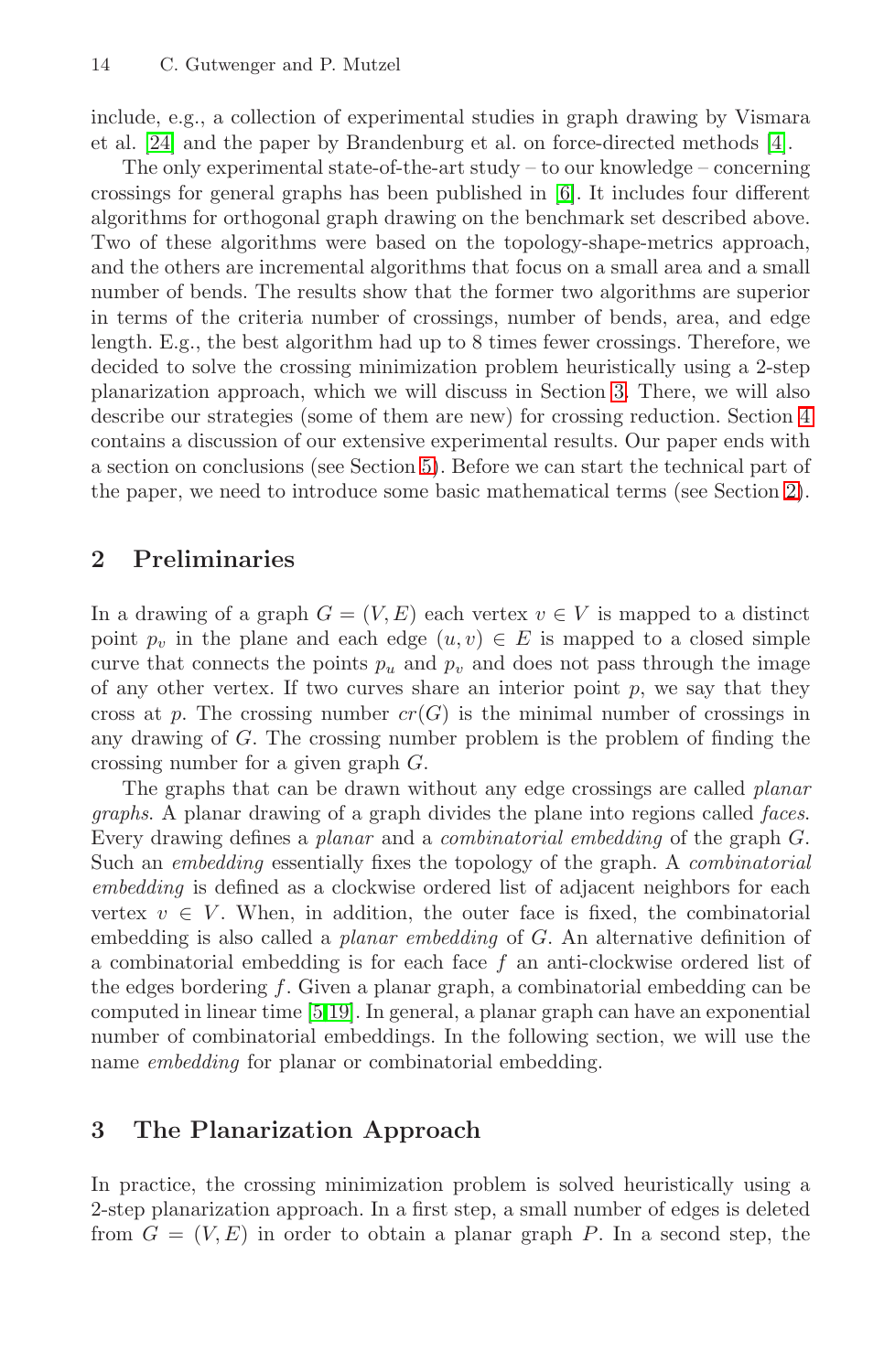<span id="page-2-0"></span>edges are re-inserted into the planar graph  $P$  while trying to keep the number of crossings small.

#### **3.1 Methods for Computing the Planar Subgraph**

For the first step, we need to solve the so-called *maximum planar subgraph prob*lem, which has been shown to be NP-hard [\[18\]](#page-11-0). If the number of edges to be deleted is small, the exact branch-and-cut algorithm suggested in  $[15]$  is able to provide a provably optimal solution quite fast. However, the method is quite complicated to understand and to implement: Moreover, if the number of deleted edges exceeds 10, the algorithm usually needs far too long to be acceptable for practical computation. Since we are interested in approaches for practitioners, we did not involve this exact method into our studies. Interested readers are refered to the study of Ziegler [\[25\]](#page-11-0) concerning the number of deleted edges in the Rome library benchmark set.

A widely used standard heuristic for finding a maximal planar subgraph is to start with the empty graph, and to iteratively try to add the edges one by one. In every step, a planarity testing algorithm is called for the obtained graph. If the addition of an edge would lead to a non-planar graph, then the edge is disregarded; otherwise, the edge is added permanently to the planar graph obtained so far. After  $|E|$  iterations (planarity tests), we have obtained a maximal planar subgraph  $P$  of  $G$ , i.e., a subgraph of  $G$  which will get non-planar as soon as any of the edges in  $G - P$  will be added. We will denote this method as MAXIMAL. The standard (and also our) implementation needs a running time of  $O(|E||V|)$ . Theoretically, this can be improved to nearly linear running time using so-called online-planarity testing algorithms (e.g., [\[1](#page-10-0)[,21\]](#page-11-0)), but we are not aware of any correct implementation.

An alternative to this method is to use the planarization algorithm based on PQ-trees suggested in [\[12,14\]](#page-11-0). Observe, that this method cannot guarantee to derive a maximal planar subgraph. The theoretical worst case running time is  $O(|V|^2)$ . In practice it is much faster.

The quality of the results can be improved by introducing random events and calling them several times. The PQ-tree based algorithm starts by computing a so-called st-numbering. Our random event was simply to choose a random edge of  $E$  in order to get  $s$  and  $t$ . We studied the effects of up to 100 calls. We denote these methods as PQ1, PQ10, PQ50, and PQ100 for 1, 10, 50, and 100 iterations.

#### **3.2 Edge Re-insertion Strategies**

**Fixed Embedding.** Also the edge re-insertion step is a NP-hard optimization problem [\[25\]](#page-11-0). The standard algorithm used in practice re-inserts the edges  $e_1, e_2, \ldots, e_k$  iteratively starting with a given planar embedding of G. The approach is based on the observation that an edge  $e_i$  crosses an edge in P if and only if it uses an edge in the geometric dual graph of P. Hence, the problem of reinserting only one edge into  $P$  with a given planar embedding can be solved via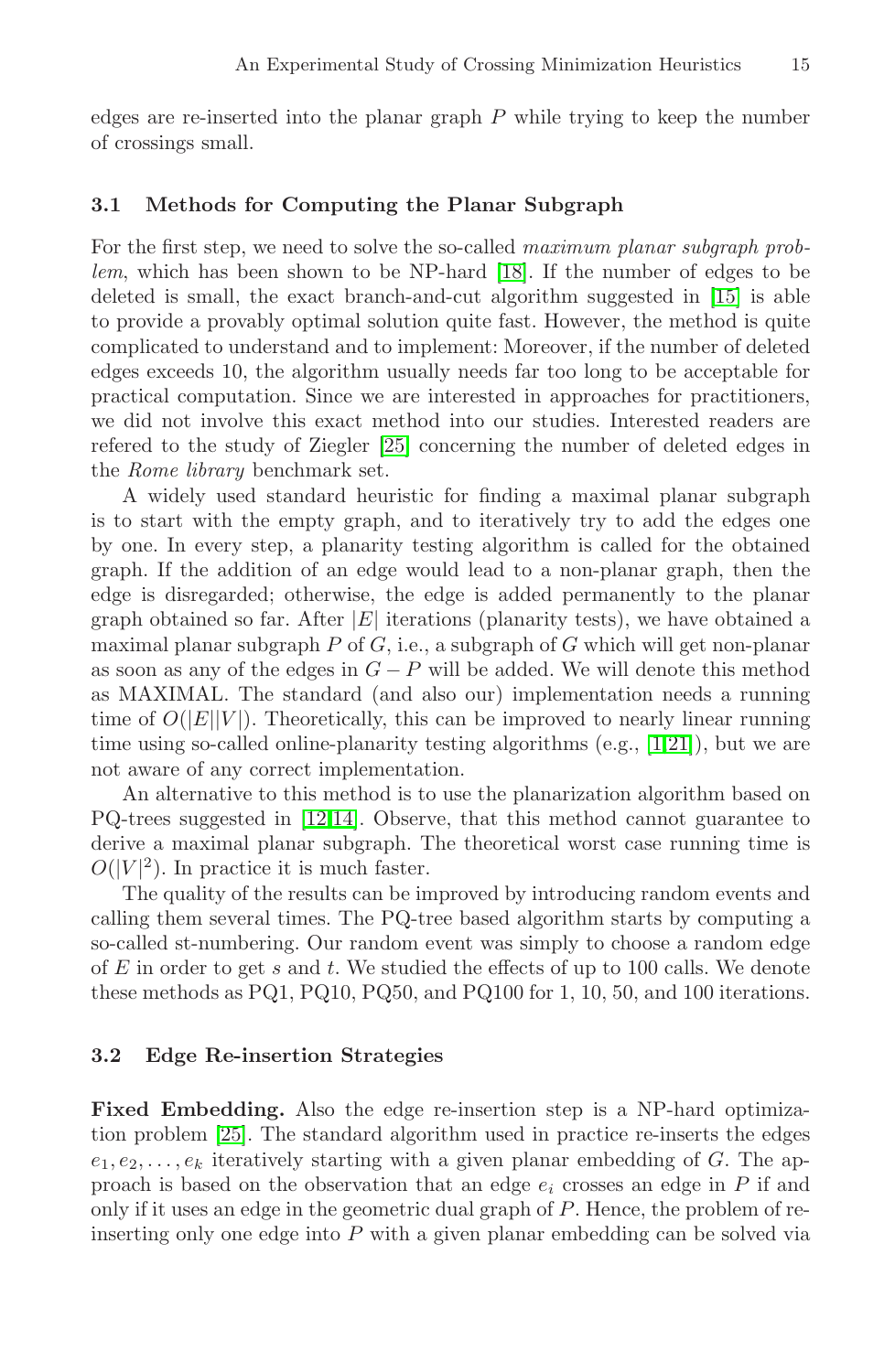a simple shortest-path computation in the extended dual graph of P. (We need to extend the dual graph in order to connect the end-vertices of  $e_i$  with the dual graph.) After each insertion step i, the crossings generated by edge  $e_i$  are substituted by artificial vertices so that the resulting graph  $G \cup \{e_1,\ldots,e_i\}$  becomes planar again  $(i = 1, \ldots, k)$ . The theoretical worst case running time for inserting k edges of our implementation is  $O(\sum_{i=1}^{k}(|V| + \sum_{j=0}^{i-1} c_j)) = O(k(|V| + |C|)),$ where  $c_i$  is the number of crossings introduced in step j,  $c_0 = 0$ , and C the number of crossings in the final drawing. In practice, it is much faster, since the update of the dual graphs are implemented efficiently. We denote this re-insertion method as FIX.

**Variable Embedding.** However, the quality of the resulting drawing highly depends on the chosen embedding for P. In [\[11\]](#page-11-0), Gutwenger et al. have given a linear time algorithm based on the SPQR-tree data structure for inserting one edge into a planar graph P so that the number of crossings in  $P \cup \{e\}$  over the set of all possible planar embeddings of  $P$  is minimized. Our implementation has the same theoretical running time as the variant FIX. We denote this re-insertion method as VAR.

**Constrained Crossing Minimization.** Obviously, re-insertion of all edges at the same time will improve the solution. However, no practically efficient algorithm is known. The constrained crossing minimization problem asks for the minimum number of crossings obtained by a set of edges  $F$  when inserted into a planar graph  $P$ , while the embedding of  $P$  is not changed. The problem has been investigated in [\[20,25\]](#page-11-0). Experiments show that it can only be solved to provable optimality if there are less than 10 re-inserted edges — and even then, the running time is relatively high. Therefore, we did not include this method into our experiments.

**Post-Processing Strategies.** The idea of the post-processing strategies is to iteratively delete an edge from the drawing and to re-insert it again. Our strategies vary in the set and/or number of edges involved in the deletion and re-insertion process, and the order of processing them.

The variant INS involves exactly those edges which have been deleted already in the planar subgraph step, whereas the variants ALL and MOST involve the whole set of edges  $E$  in the original graph  $G$ . An iteration takes either the whole set (in variant INS and ALL) or  $x\%$  of this edges (variant MOST  $x\%$ ) iteratively (one after the other). The procedure stops only if within one iteration no improvement has been made. How do we choose the edges in variant MOST x%? After each iteration, we sort the involved edge set in descending order according to the number of crossings they are involved in. Now, only the first  $x\%$  edges of this list are taken for re-insertion. The variant in which there is no post-processing routine is called NONE.

The post-processing procedure can be implemented efficiently by updating the dual graph only at those regions, in which changes did occur. We did this for our FIX strategy. In principal, such an update is also possible for the VARIABLE embedding setting [\[1\]](#page-10-0). However, we are not aware of any implementation of this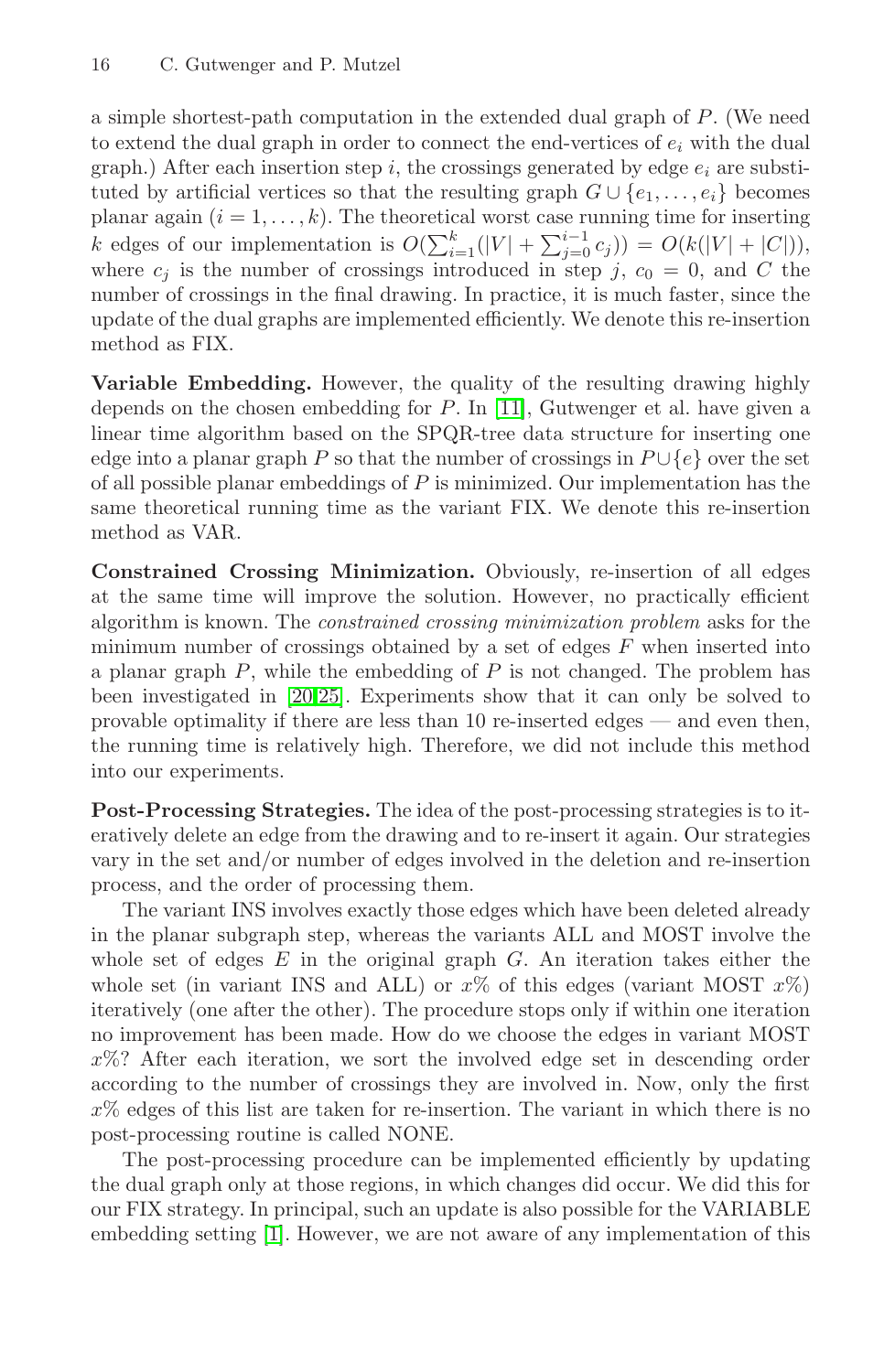<span id="page-4-0"></span>algorithm. This explains the big running time discrepancy in the post-processing procedure between the FIXED and VARIABLE embedding setting.

**Permutations.** After a whole deletion and re-insertion process of the chosen strategy for embedding FIX/VAR and a strategy for post-processing NONE/INS/ ALL/MOST, we get a certain crossing number. Our permutation variant does nothing else, but repeating the whole edge re-insertion process and keeping the best results. The random effect exists in choosing a different ordering of the edges in  $G-P$  for the initial re-insertion step. The notation PERMi gives the number of these repetition rounds. We have experimented with PERM1, PERM2, PERM10, and PERM20.

# **4 Experimental Results**

For our computational experiments, we have used our new graph drawing library which is the basis of the GoVisual layout tools [\[10\]](#page-11-0). Our computational experiments ran on a PC with Pentium 4, 2.4 GHz, 512 MB RAM, under MS Windows 2000, and our C++-code has been compiled with MS Visual  $C++.NET$  (Visual  $C++7$ ). We used the benchmark set which is commonly known as the *Rome library*. It contains  $11.528$  graphs<sup>1</sup> with 10 to 100 vertices, and has been generated from a core set of 112 graphs used in real-life software engineering and database applications. The library is available via http://www.dia.uniroma3.it/people/gdb/ wp12/undirected-1.tar.gz.

# **4.1 Results of the Planar Subgraph Computations**

In our first experiments, we measured the average number of deleted edges of the five strategies for computing a planar subgraph for each group with vertex size  $i, i = 10, \ldots, 100$ , separately. The results improve significantly as the number of permutations increases. While the number of deleted edges went up to 19 (on average) for PQ1, it was about 16 for PQ10, and 15 for PQ50 and PQ100. It seems that it really pays off to run the planar subgraph algorithm many times. However, the results for 50 and 100 permutations are very close to each other. This effect comes from the random effect chosen for our implementation (see Section [3.1\)](#page-2-0). By choosing other randomization techniques, this effect may occur at a higher number of permutations. Since the running time of our implementation is relatively small, it seems that taking 100 iterations of the PQ-based algorithm (PQ100) is a good choice. The running time for PQ1 was below 0.002 seconds, while the time for MAXIMAL increased to 0.022 seconds at 100 vertices. The time for PQ100 was about 0.34 seconds for instances with 100 vertices.

# **4.2 Results for the Edge Re-insertion Step**

**FIX vs. VAR.** Figure [1](#page-5-0) shows the number of crossings generated with the variants PQ1 vs. PQ100 and FIX vs. VAR. The VAR strategy seems to get

<sup>1</sup> originally, it were 11,582 graphs, but some of the files are corrupted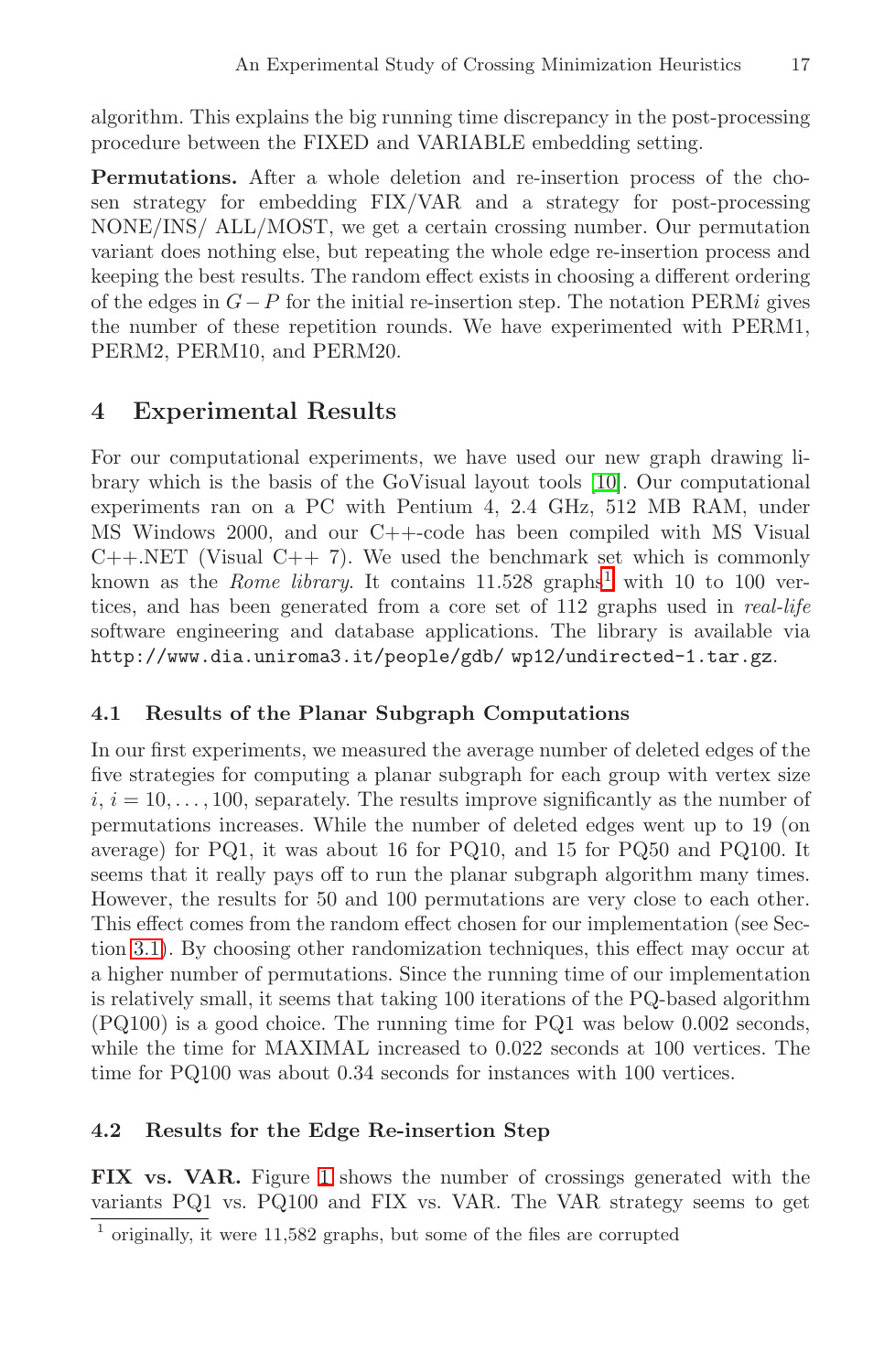<span id="page-5-0"></span>better results than the FIX strategy. This effect is outperformed, however, by starting with a better planar subgraph for edge re-insertion (i.e., taking PQ100 instead PQ1). Because of this, we decided to stay with PQ100 for our further experiments.



**Fig. 1.** The effect of the edge re-insertion strategies FIX and VAR.

On the instances with 100 vertices we get 60.32 crossings on average. This is about the same number which was also reported in the study by Di Battista et al. [\[6\]](#page-11-0). By computing a better planar subgraph the number of crossings reduces from 60.32 to 46.97 (about 22% improvement). This number can further be reduced to 42.37 by choosing the best embedding for each inserted edge. This is already an improvement of about 30%.

For the remaining Figures, we decided to show the relative improvement of the variants acording to the standard method PQ1-FIX-NONE-PERM1, which was also used in [\[6\]](#page-11-0).

**Post-Processing.** Figure [2](#page-6-0) shows the effect of the post processing variants for the VAR strategy. Taking the inserted edges as candidates for re-insertion is already much better than the NONE strategy (no post-processing at all). However, the results can be improved a lot more by taking the whole set of edges into account. We observe that already taking into account 25% of the edges gives similar results to the options MOST100 and ALL. ALL, MOST100, and MOST25 improve the number of crossings up to 46.11% (corresponds to 32.5 crossings at 100 vertices) compared to the standard method. For the FIXED strategy, the picture looks very similar. Here, the improvement coming from post-processing in comparison to NONE is a little bit better.

We also measured the running times of the post processing variants. Strategies INS and MOST10 have about the same running time (up to 0.18 seconds), which is up to a factor of 2.5 slower than the NONE variant. MOST25 needs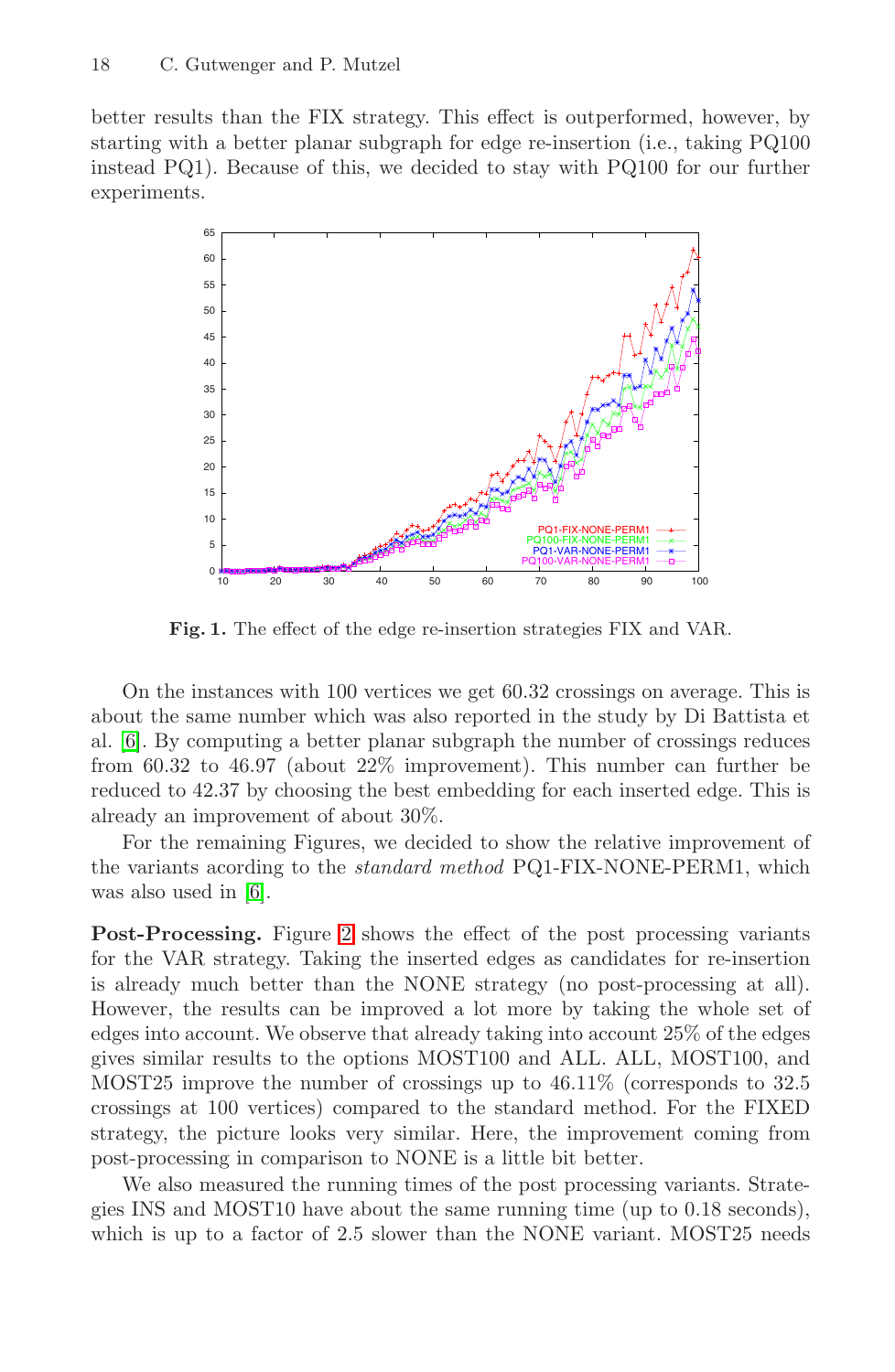<span id="page-6-0"></span>

**Fig. 2.** The effect of the post processing variants compared to the standard method.

up to 0.35 seconds. Not surprisingly, MOST100 and ALL have a similar running time (up to 0.53 seconds), and are the slowest variants. For the FIX strategy, the running time of all versions is about the same. The time for variant PQ100- FIX-MOST100-PERM1 is only 0.01 seconds larger than the time for variant PQ100-FIX-NONE-PERM1. This comes from the efficient update operations mentioned in Section [3.2.](#page-2-0)

**Permutations.** Figure [3](#page-7-0) shows the effect of the permutation variants for FIX. As expected, the results improve with a higher permutation number. However, we observe that the post-processing effects are stronger than the PERM20 effects: all four strategies PQ100-FIX-MOST100-PERMi lead to much better results (between 41.77% and 50.25% improvement at 100 vertex instances) than the four strategies PQ100-FIX-NONE-PERMi  $(i = 1, 2, 10, 20)$  (between 22.12%) and 32.36%).

Obviously, the running time increases a lot: PERM20 needs about 20 times the running time of PERM1 (since the edge re-insertion step dominates the procedure). For VAR, the situation is similar. The only difference is that the upper three curves are closer to the others.

**PQ1 vs. PQ100.** Finally, we have tested the effects of the maximal planar subgraphs heuristics PQ1 and PQ100 again for the best edge re-insertion strategies. Figure [4](#page-7-0) shows that PQ100-FIX-ALL-PERM20 gives an improvement of 49.55% compared to the standard method, whereas PQ1-FIX-ALL-PERM20 gives an improvement of 47.22%. The running times for both variants are about the same. Interestingly, this is not true for the strategies PQ100-VAR-ALL-PERM1 and PQ1-VAR-ALL-PERM1. Due to the better planar subgraph achieved with PQ100-VAR-ALL-PERM1, the running times differ by 0,21 seconds at the instances with 100 vertices (0.48 compared to 0.69). Surprisingly, the PQ100 strat-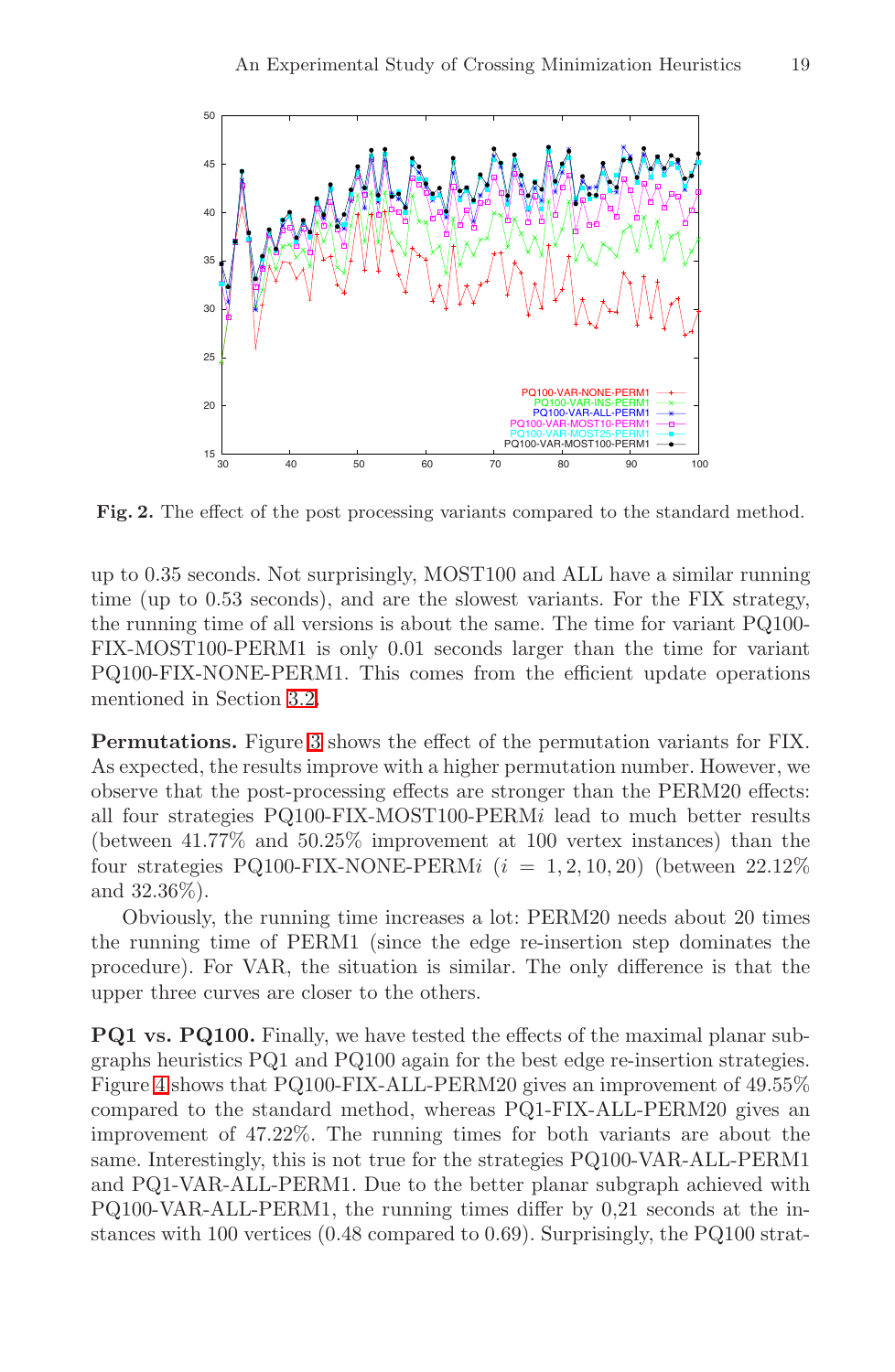<span id="page-7-0"></span>

**Fig. 3.** The effect of the PERM variants.



**Fig. 4.** The relative effect of the maximal planar subgraph variants.

egy is faster than the PQ1 strategy. The relative improvements in the number of crossings are 45.15% and 41.03%, respectively.

**Conclusions.** We have run all possible experiments with strategies FIX and VAR, the different post-processing strategies NONE and ALL, and the permutation numbers 1 and 10. Figure [5](#page-8-0) shows the results for these eight strategies. The best results gives PQ100-VAR-ALL-PERM10 (51.63% improvement at 100 vertex instances corresponding to 29.18 crossings) followed by PQ100-FIX-ALL-PERM10 (48.42% corresponding to 31.11 crossings). The three strategies us-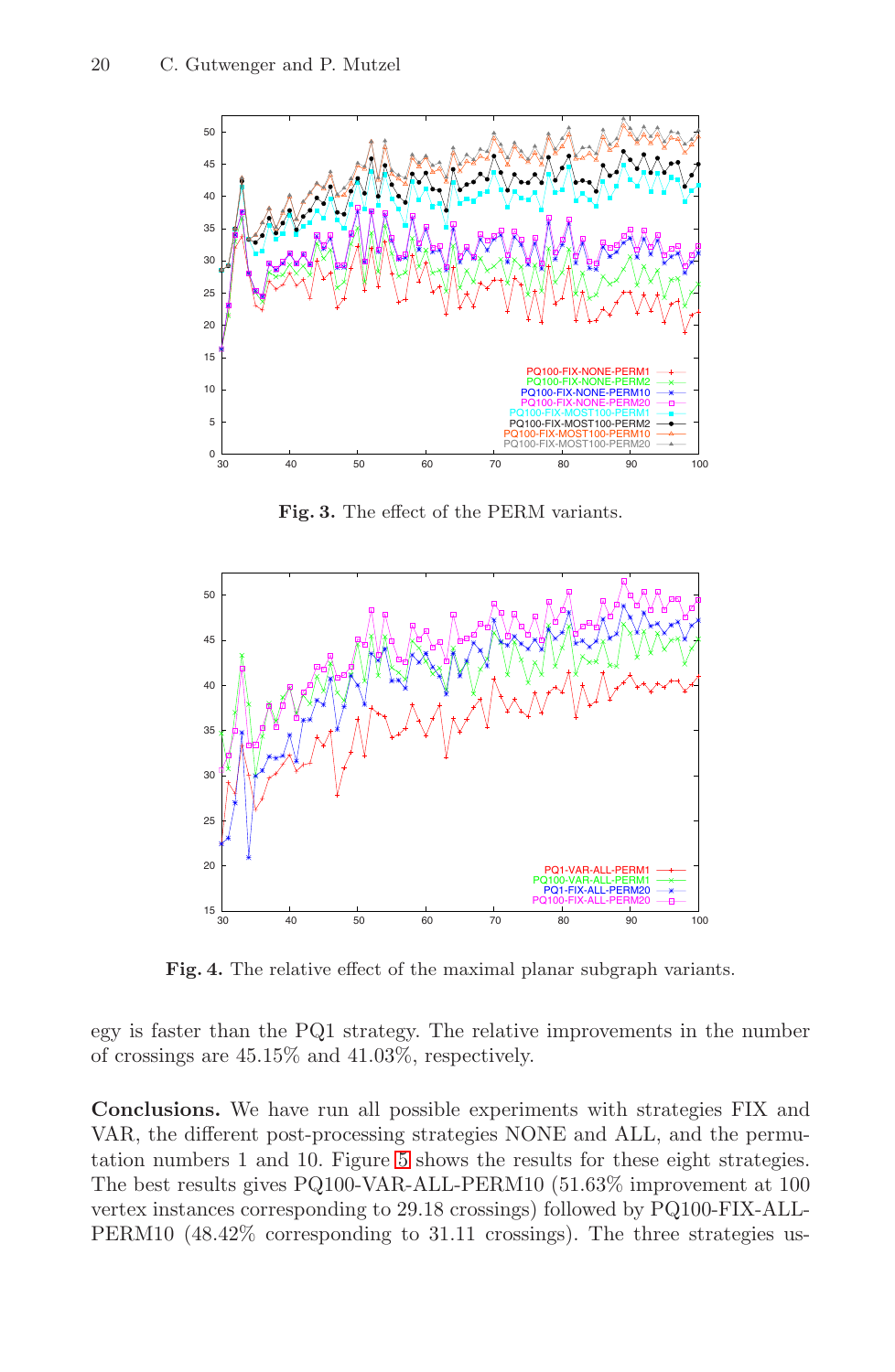<span id="page-8-0"></span>

**Fig. 5.** The results for a collection of strategies.



**Fig. 6.** The running times for the results displayed in Figure 5.

ing post-processing ALL are the four winners in this Figure. Interestingly, the best method without any post-processing, PQ100-VAR-NONE-PERM10, is in competition with the strategy PQ100-FIX-ALL-PERM1 (with up to 45% improvement). This means that, in order to be competitive with post-processing, 10 permutations are not enough. Additional help is needed, here in form of the strategy VAR compared to FIX.

Figure 6 shows the running times for the results displayed in Figure 5. We observe that the running time of PQ100-VAR-NONE-PERM10 is much slower than the running time of PQ100-FIX-ALL-PERM1. Hence PQ100-FIX-ALL-PERM1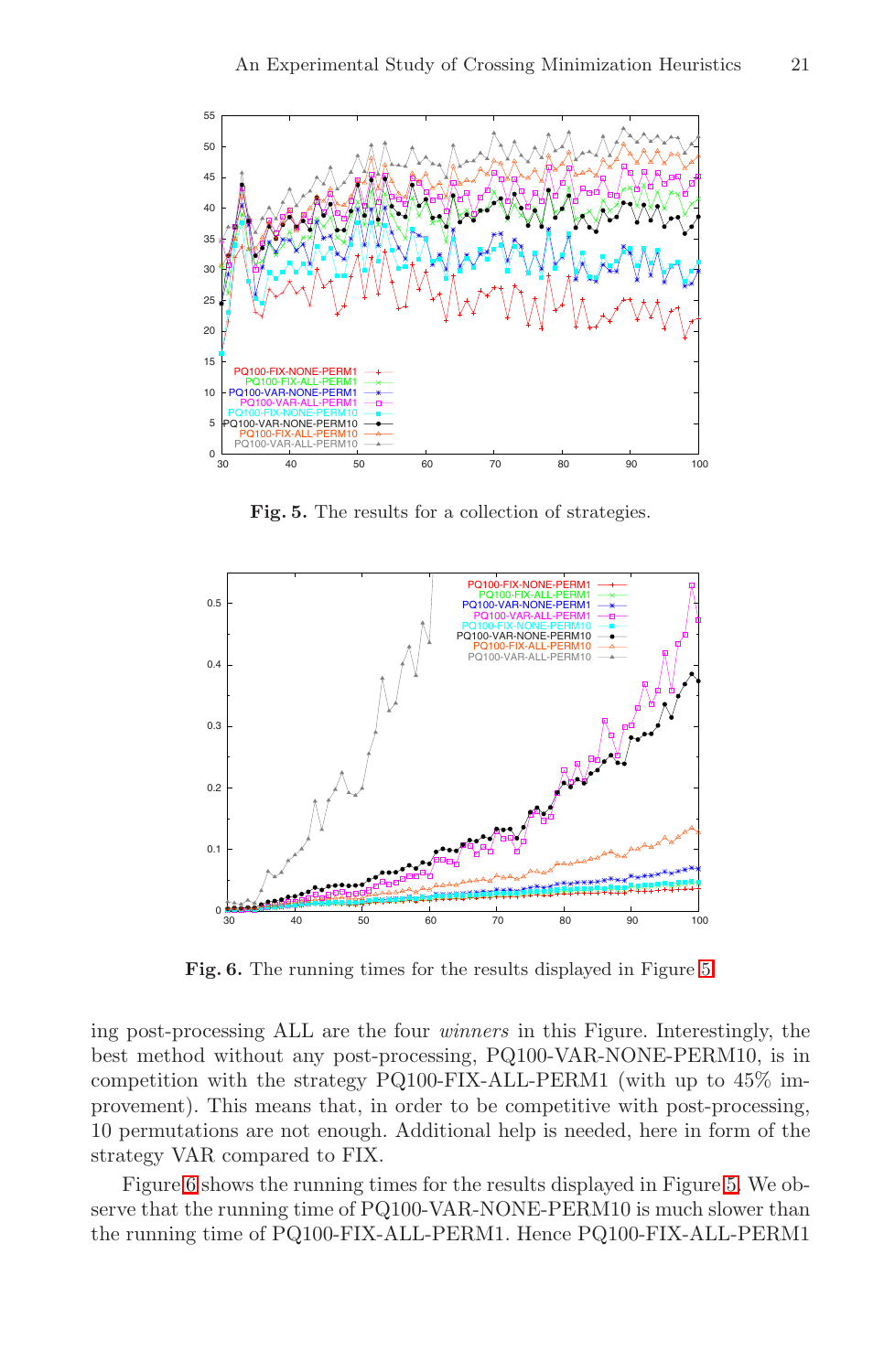<span id="page-9-0"></span>is the clear winner among these two strategies. The best strategy displayed in Figure [6,](#page-8-0) PQ100-VAR-ALL-PERM10, has the highest running time. Interestingly, the second best strategy, PQ100-FIX-ALL-PERM10, has the fifth best running time (up to 0,14 seconds).

| Rank           | Crossings | Time (sec) | <b>MPS</b>   | FIX / VAR  | POST               | <b>PERM</b> |
|----------------|-----------|------------|--------------|------------|--------------------|-------------|
|                | 28.56     | 8.778      | PQ100        | VAR.       | ALL                | PERM20      |
| $\overline{2}$ | 28.61     | 8.563      | PQ100        | <b>VAR</b> | MOST100 PERM20     |             |
| 3              | 28.66     | 5.902      | <b>PQ100</b> | VAR        | MOST <sub>25</sub> | PERM20      |
| 4              | 29.09     | 4.359      | <b>PQ100</b> | <b>VAR</b> | MOST100 PERM10     |             |
| 5              | 29.35     | 3.060      | PQ100        | <b>VAR</b> | MOST25             | PERM10      |
| 6              | 30.01     | 0.259      | PQ100        | <b>FIX</b> | MOST100 PERM20     |             |
| 7              | 30.43     | 0.258      | PQ100        | <b>FIX</b> | ALL                | PERM20      |
| 8              | 30.62     | 0.130      | PQ100        | <b>FIX</b> | MOST100 PERM10     |             |
| 9              | 31.11     | 0.128      | <b>PQ100</b> | FIX        | ALL                | PERM10      |
| 10             | 31.64     | 0.112      | PQ100        | <b>FIX</b> | MOST25             | PERM10      |
| 11             | 33.16     | 0.054      | <b>PQ100</b> | <b>FIX</b> | MOST100 PERM2      |             |
| 12             | 33.29     | 0.053      | PQ100        | <b>FIX</b> | ALL                | PERM2       |
| 13             | 34.14     | 0.050      | PQ100        | <b>FIX</b> | MOST25             | PERM2       |
| 14             | 35.12     | 0.046      | PQ100        | <b>FIX</b> | MOST100 PERM1      |             |
| 15             | 35.29     | 0.045      | PQ100        | <b>FIX</b> | ALL                | PERM1       |
| 16             | 36.09     | 0.043      | PQ100        | <b>FIX</b> | MOST25             | PERM1       |
| 17             | 38.93     | 0.040      | PQ100        | FIX        | MOST <sub>10</sub> | PERM1       |
| 18             | 46.98     | 0.036      | PQ100        | <b>FIX</b> | <b>NONE</b>        | PERM1       |
| 19             | 60.32     | 0.002      | PQ1          | FIX        | <b>NONE</b>        | PERM1       |

Table 1. The ranking list of the *best* heuristics.

Table 1 shows a ranking list of the best obtained results in the following sense: We have sorted all strategies according to their average crossing number achieved at the instances with 100 vertices. Running through this list, we deleted all those strategies, which have obtained worse crossing number and worse running time than another strategy on the list. It is interesting that the best five strategies are based on VAR, and all of the remaining strategies in our ranking list are based on FIX. This stems from the fact, that from a certain point on, the VAR strategy takes much more time than the FIX strategy. E.g., the strategy PQ100- VAR-ALL-PERM1 has been eliminated from the table through PQ100-FIX-MOST100-PERM20. It seems that the effect coming from the permutations is stronger than the positive VAR effect, at least until a certain point.

Figure [7](#page-10-0) shows a selection of the best obtained results listed in Table 1. The winners are PQ100-VAR-ALL-PERM20 (with improvement of 52.65% corresponding to 28.56 crossings) and PQ100-VAR-MOST25-PERM20, followed by PQ100-VAR-MOST100-PERM10 and PQ 100-VAR-MOST25-PERM10. Only then, the FIX strategies appear on the list.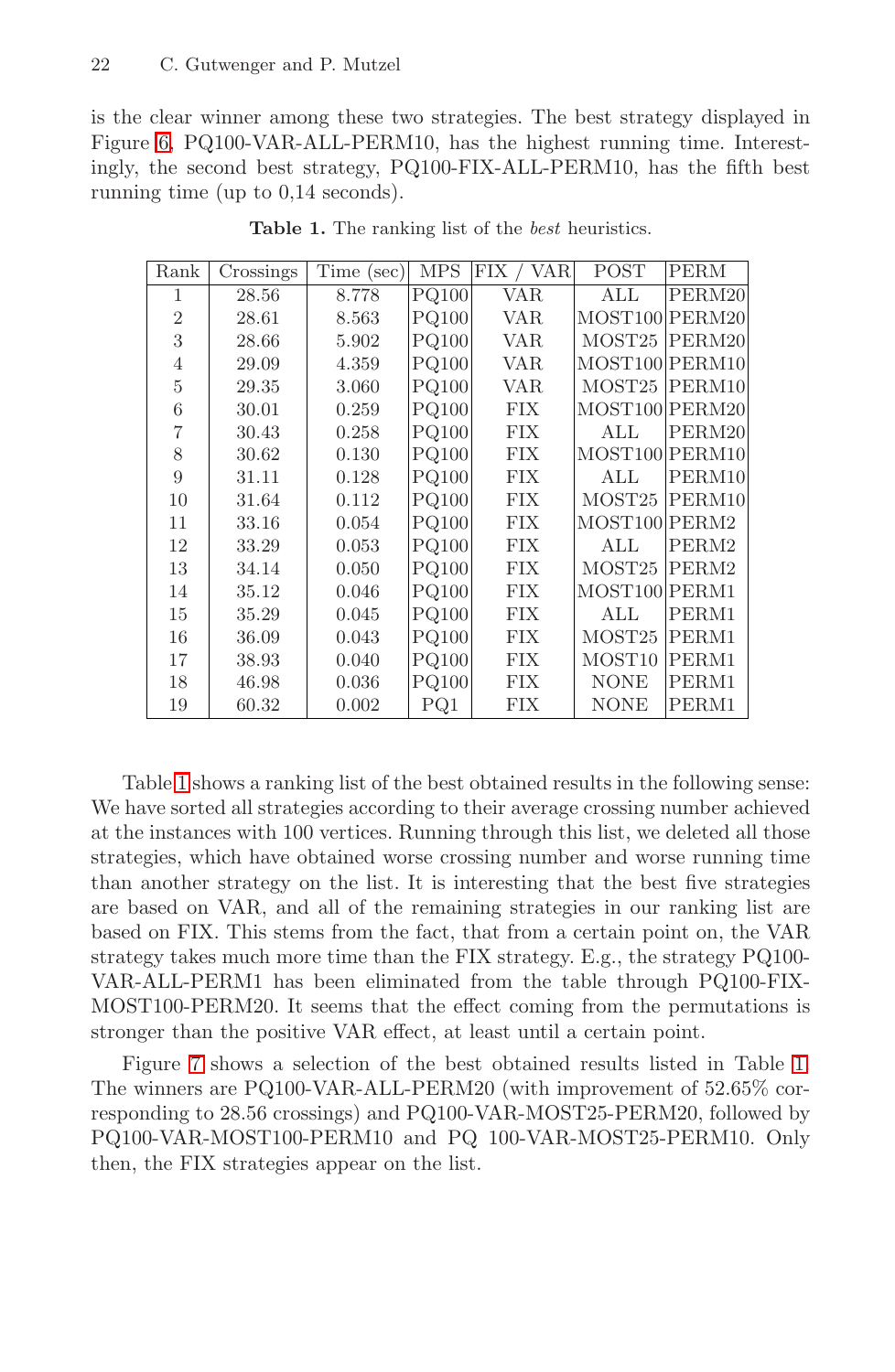<span id="page-10-0"></span>

**Fig. 7.** The best obtained results within our study.

# **5 Conclusions**

We have conducted extensive experimental studies on the crossing minimization problem for a benchmark set of graphs. The main conclusions are:

- 1. Post-processing always helps. It is recommended not to restrict the postprocessing procedure to the inserted edges. Already re-inserting 25% of all the edges helps a lot.
- 2. Permutations and random effects help, but not as well as post-processing.
- 3. It is important to start with a good planar subgraph. A better subgraph leads not only to an improved number of achieved crossings, but also to an improved running time of the algorithm.
- 4. The re-insertion within a variable embedding setting is still worth doing, even if post-processing is used.

**Acknowledgement.** We thank Sebastian Leipert for providing his implementation of the PQ-based planarity testing, planarity embedding, and planar subgraph algorithms.

# **References**

- [1] G. Di Battista and R. Tamassia. On-line planarity testing. SIAM Journal on Computing, 25(5):956–997, 1996.
- [2] S. N. Bhatt and F. T. Leighton. A framework for solving VLSI layout problems. Journal of Computer and System Sciences, 28:300–343, 1984.
- [3] D. Bienstock. Some provably hard crossing number problems. Discrete  $\mathcal C$  Computational Geometry, 6:443–459, 1991.